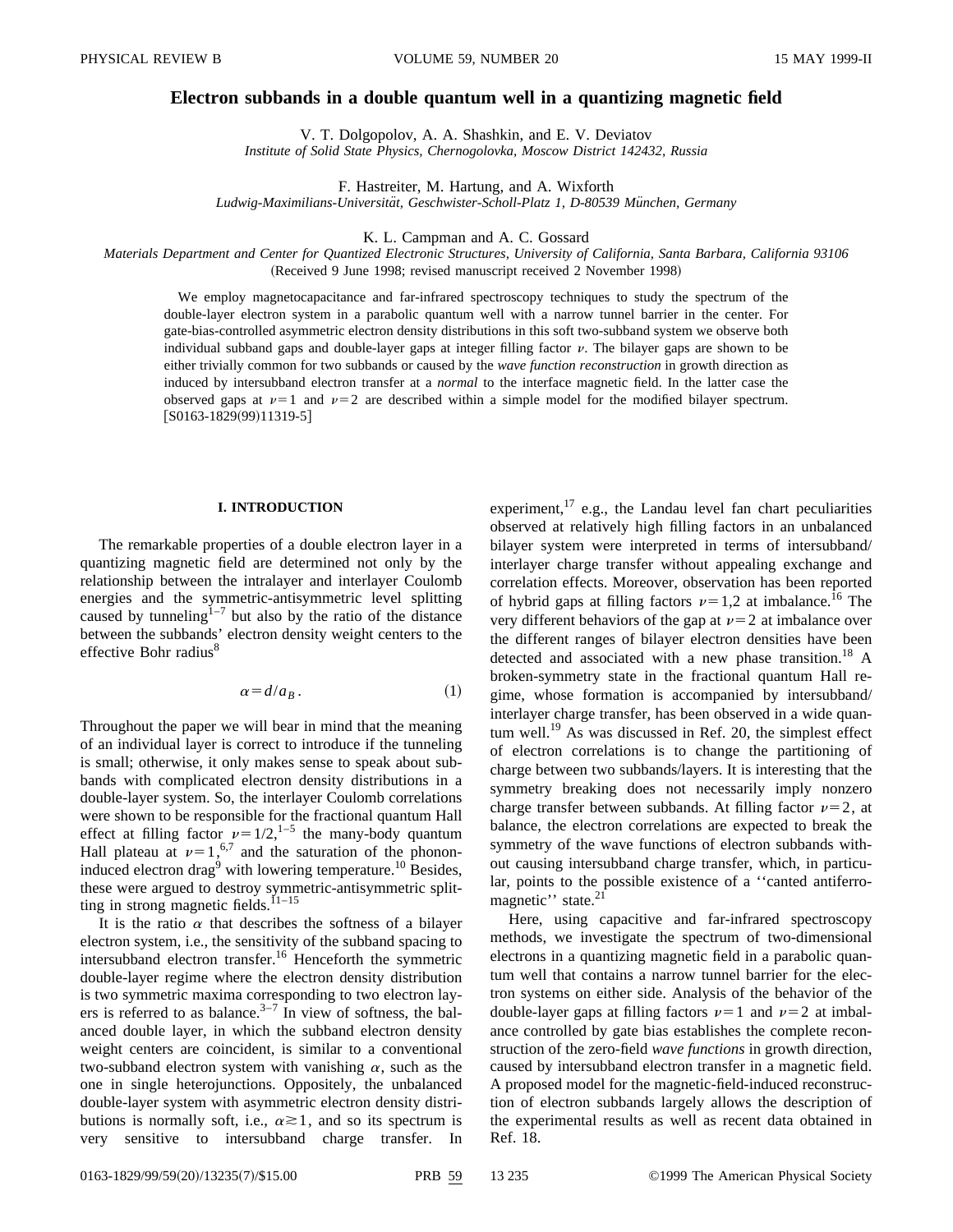# **II. SAMPLES AND EXPERIMENTAL TECHNIQUE**

The samples are grown by molecular beam epitaxy on a semi-insulating GaAs substrate. The active layers form a 760-Å-wide parabolic well. In the center of the well a 3-monolayer-thick  $Al_xGa_{1-x}As$  ( $x=0.3$ ) sheet is grown which serves as a tunnel barrier between both parts on either side. The symmetrically doped well is capped by 600-Å AlGaAs and 40-Å GaAs layers. The samples have two Ohmic contacts (each of them is connected to both electron systems in two parts of the well) and two gates on the crystal surface with areas  $120\times120$  and  $220\times120$   $\mu$ m<sup>2</sup>. The presence of the gate electrode enables us both to tune the carrier density in the well, which is equal to  $4.2 \times 10^{11}$  cm<sup>-2</sup> without gate bias, and measure the capacitance between the gate and the well. For capacitance measurements we apply an ac voltage  $V_{ac}$ = 2.4 mV at frequencies *f* in the range 3–600 Hz between the well and the gate and measure both current components as a function of gate bias  $V_g$ , using a home-made *I*-*V* converter and a standard lock-in technique. For farinfrared spectroscopy the sample design is a bit different: a  $6-\mu$ m-period Ag grating coupler on the semitransparent gate is used to couple the normally incident far-infrared (FIR) radiation to the intersubband modes. Our measurements are performed in the temperature interval between 30 mK and 2.5 K at magnetic fields of up to 16 T.

The imaginary current component in the low-frequency limit reflects the thermodynamic density of states in a double-layer system in a quantizing magnetic field. This limit occurs if the sample dimension *L* is small compared to the current overflowing length  $L_0 = (\sigma_{xx}/\pi f C)^{1/2}$ , where  $\sigma_{xx}$ is the dissipative conductivity of the bilayer system and *C* is the capacitance per unit area between gate and quantum well. The imaginary current component minima are accompanied by peaks in the active current component which are proportional at low frequencies to  $(fC)^2 \sigma_{xx}^{-1}$  and can be used for measurements of  $\sigma_{xx}$ . In the high-frequency limit  $L \ge L_0$ both components of the current tend to zero. Except for the balance point, our samples are similar to a conventional three-electrode system (see, e.g., Refs. 22 and 23), i.e., at imbalance the thermodynamic density of states is measured in the subband whose electron density maximum is closer to the gate. If the conductivity of the other subband does not vanish, the low-frequency limit is reached in the frequency range used. In this case one can expect weakly temperaturedependent relatively shallow minima in the sample capacitance that correspond to gaps in the spectrum of the former subband. Alternatively, if the Fermi level lies in a gap of the bilayer spectrum, at lowest temperatures the high-frequency limit is normally realized. This is indicated by deep minima in the imaginary current component that depend strongly on temperature. Hence, one can easily discriminate between one-subband gaps and gaps in the bilayer spectrum.

In principle, it would also be possible to make standard resistive measurements utilizing Corbino samples since this geometry allows one to avoid the interference of the Hall electric fields in two electron layers with different densities. Our arrangement takes advantage of the Corbino geometry and excels a standard technique in the simplicity of classifying the different kinds of minima.



FIG. 1. Dependence of both current components on gate voltage at  $f = 300$  Hz at different temperatures in a magnetic field of 2.5 T. The lines for 30 mK and 0.47 K are shifted for clarity. The vertical solid (dashed) lines mark minima of the density of states in the second subband (of the system conductivity). The positions of the subband thresholds and of the balance point are determined from the fan diagram in Fig. 2.

#### **III. RESULTS**

The dependences of both current components on gate voltage in a magnetic field of 2.5 T at different temperatures are represented in Fig. 1. At  $V_{\text{th}}^1 < V_g < V_{\text{th}}^2$  one subband is filled with electrons in the back part of the well, with respect to the gate. At the threshold voltage  $V_{th}^2$  a second subband starts to collect electrons in the front part of the well, as indicated by a jump of the capacitance. Positions of the system conductivity minima are marked in the figure by dashed vertical lines. The solid lines mark minima of the thermodynamic density of states in the second electron subband. As seen from Fig. 1, the capacitance minima related to  $\sigma_{xx}$  are strongly temperature dependent, whereas the measured capacitance in between the deep minima depends weakly on temperature. In the two-subband case the two kinds of minima coexist and, at close positions, switch with varying temperature because of very different temperature dependences. These determine two Landau level fans in the  $(B, V)$  plane for the unbalanced double-layer system.

Figure 2 presents a Landau level fan chart for our sample. One-subband fans, i.e., those that correspond to individual electron subbands, are shown by dashed and dash-dotted lines, respectively. These are defined by minima of the thermodynamic density of states in the second subband at integer filling factor  $v_2$  (here the experimental data points are not indicated to avoid overcomplicating the figure) and of the conductivity in the first subband at integer  $\nu_1$ . Their line slopes are inversely proportional to the capacitance values before and after the jump near  $V_g = V_{th}^2$  (Fig. 1). The doublelayer conductivity minima at integer filling factor  $\nu$  corre-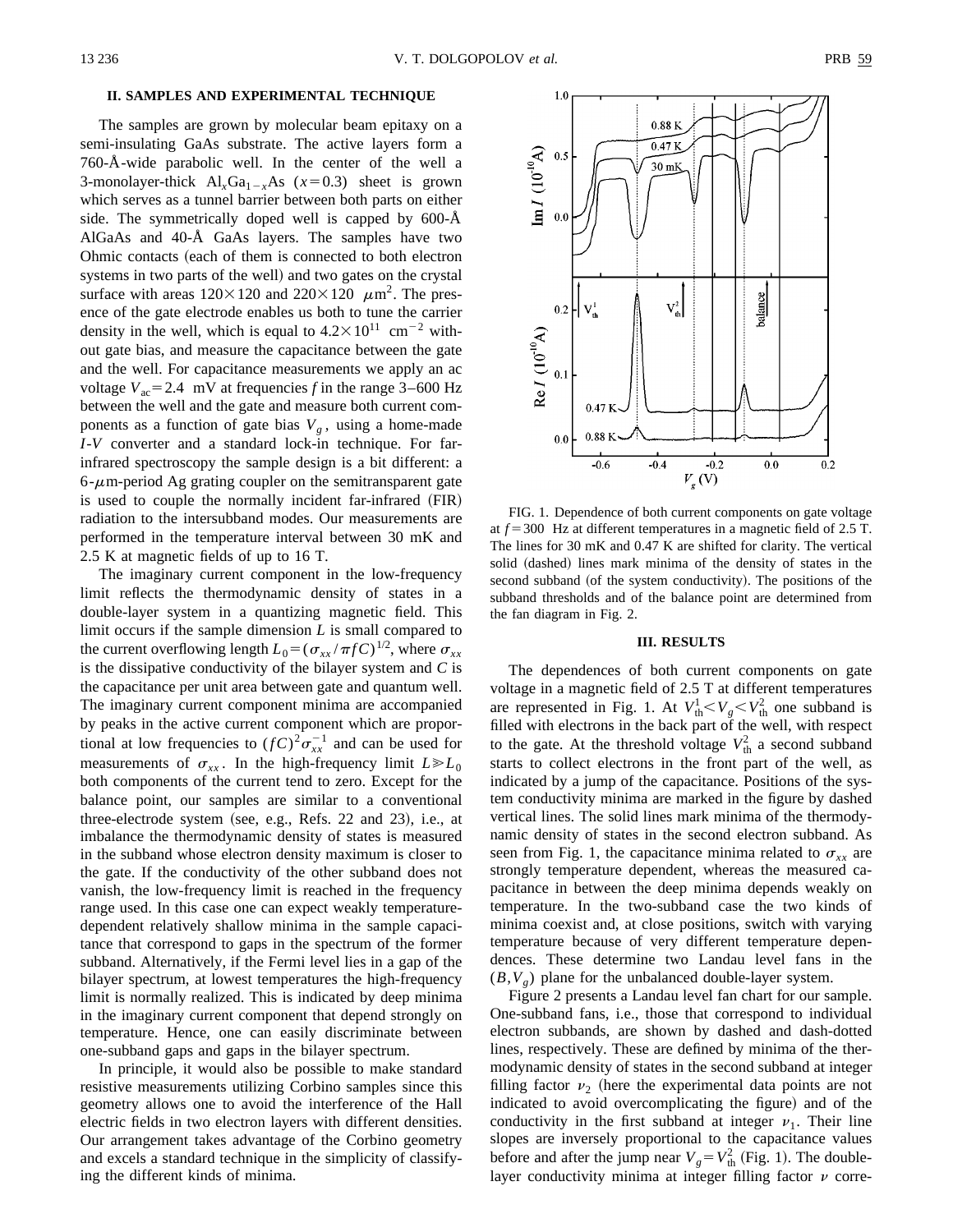

FIG. 2. Landau level fan chart as found from the minima of the density of states in the second electron subband at  $v_2 = 1,2,4,6$ (dashed lines), of the conductivity in the first subband at  $v_1$  $=1,2,4,6$  (dash-dotted lines), and of the double-layer conductivity at  $\nu=1,2,3,4,5,6,8,10$  (solid lines). The change of fan line slopes occurs above the threshold  $V_{\text{th}}^2$  as marked by dotted line.

sponding to gaps in the bilayer spectrum define the third, two-subband, Landau level fan as shown by solid lines in Fig. 2. These lines are parallel to the ones of the second subband fan so that with varying  $V_g$  the bilayer electron density changes essentially in the front part of the well. The disruptions of the two-subband fan lines at  $\nu$  > 2 imply the disappearance of common gaps for two subbands as will be discussed below. As seen from Fig. 2, the two-subband and first-subband fan lines for each  $\nu = \nu_1$  intercept one another near the dotted line at  $V_g > V_{th}^2$ . For description of all of these fan lines we will use filling factor  $\nu$  since  $\nu_1$  at  $V_g$  $\langle V_{\text{th}}^2 \rangle$  is also determined by the electron density  $N_s$  in the quantum well. A part of the fan chart including the data points for the thermodynamic density of states minima in the second subband is displayed in Fig. 3. At low magnetic fields the measurements are taken at the lowest temperatures to obtain more pronounced capacitance minima while at high *B* the temperatures of about 1 K are necessary to suppress the bilayer conductivity minima. These limits are indicated by different symbols in the figure. The small deviations of the data from the dashed lines give evidence that the intersubband/interlayer electron transfer is small and the unbalanced double-layer system is soft.



FIG. 4. Frequency dependence of the active current component peaks at  $B=8$  T at  $T=0.62$  K.

Activation energy for gaps at integer  $\nu$  is found from the temperature dependence of peaks in the active current component. We have checked that at sufficiently low frequencies the peak amplitude is a parabolic function of *f*, see Fig. 4. As mentioned above, the slopes of the straight lines in the figure should be inversely proportional to  $\sigma_{xx}$ , which justifies the procedure of activation energy determination from the Arrhenius plot of the peak amplitude.

A typical behavior of the activation energy  $E_a$  with magnetic field at fixed filling factor  $\nu$  > 2 is depicted in Fig. 5 for the case of  $\nu=4$ . The value of  $E_a$  is a maximum both at the bilayer onset  $V_{\text{th}}^2$  and at balance. In between these it goes to zero in the interval 2.6–3.4 T except for the close vicinity of 3 T where  $E_a$  is unmeasurably small but likely finite as can be reconciled with the nonzero active current component arising at a fan crossing point  $\nu=4$ ,  $\nu_2=1$  (cf. Figs. 2, 5). The disruptions of the two-subband fan lines are the case between Landau level fan crossings (Fig. 2) and correspond to the intervals of *B* (or  $V_g$ ) in which the activation energy vanishes  $(Fig. 5)$ .

In contrast, at  $\nu=1,2$  the activation energy in the bilayer system never tends to zero (Figs.  $6, 7$ ). For both filling fac-



FIG. 3. Part of the fan chart in Fig. 2, including the data points for density of states minima in the second subband. The reconstruction of electron subbands is expected in shaded regions.



FIG. 5. Experimental (dots) and calculated (solid line) changes of the activation energy with magnetic field for filling factor  $\nu=4$ . The dashed line is a guide to the eye.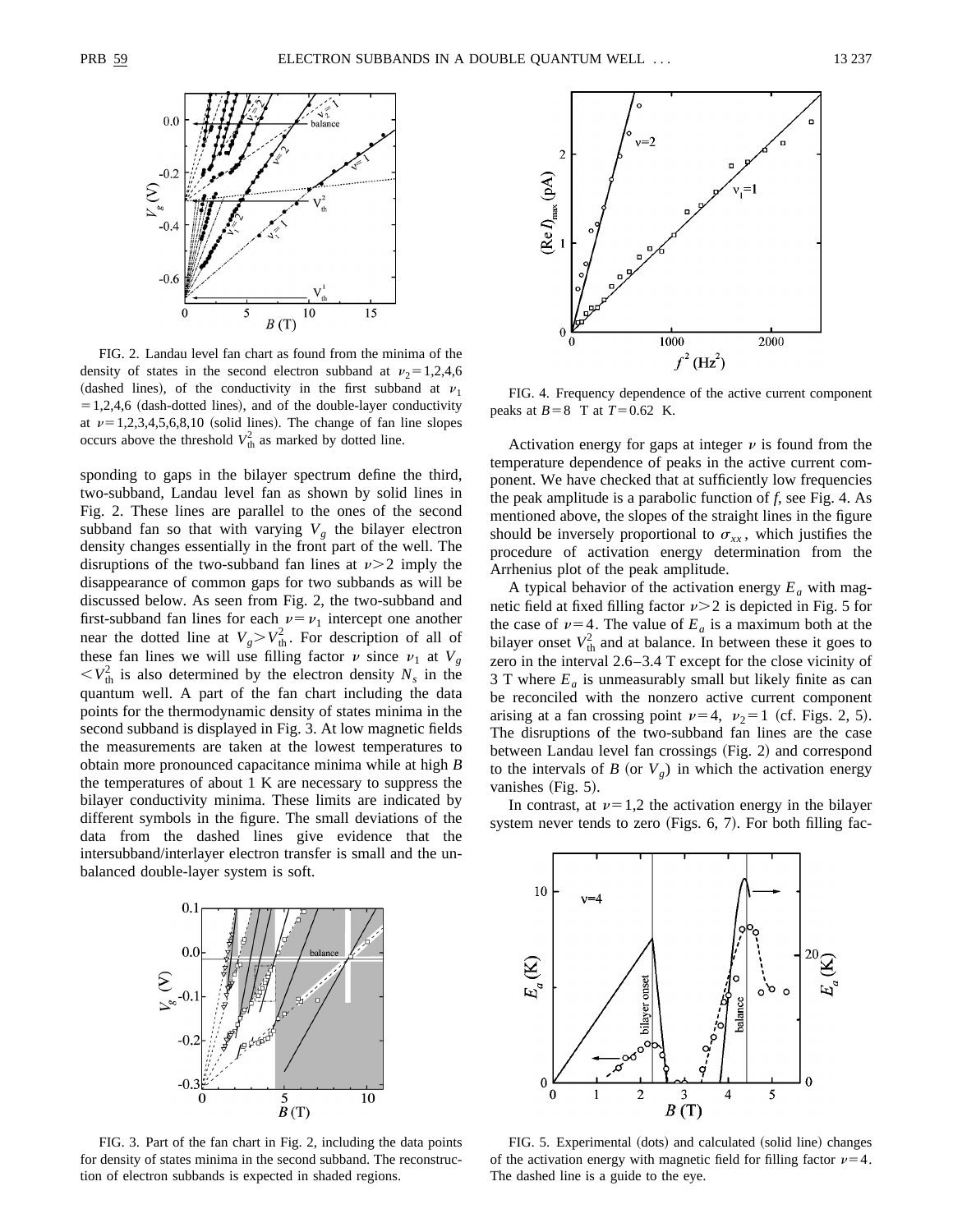

FIG. 6. Activation energy as a function of magnetic field at  $\nu$  $= 1$ : experiment (squares) and calculation (solid line). The dashed line is a guide to the eye. Also shown is a sketch of the bilayer spectrum below and above the maximum field  $B_{c1}$ .

tors  $E_a$  is a maximum near  $V_g = V_{th}^2$  and then it monotonically decreases with magnetic field up to the balance point. We note that these  $E_a$  maxima are attained at the interception points of the two-subband and first-subband fan lines as described above  $(Fig. 2)$ .

Figure 8 shows FIR absorption spectra in magnetic field at  $V_g = -0.15$  V on our sample. Line C is easy to identify as the cyclotron resonance owing to the proportional *B* dependence of its energy with the slope as determined by an effective mass  $0.07m_0$  ( $m_0$  is the free electron mass). The cyclotron resonance is observed with or without grating coupler on the top of the sample. According to Ref. 24, the other three lines reflect the single-electron spectrum in the quantum well, taking account of depolarization shift. All of these are seen only in the presence of a grating coupler, which is in agreement with their intersubband origin. Two lines *A* and *B* are attributed to electron transitions between the second and fourth subband and the first and third subband, respectively.<sup>24</sup> The most interesting line  $D$  emerges at a magnetic field of 6 T corresponding to  $\nu \approx 2$  and its energy is nearly independent of  $B$  (Fig. 8). This is the  $D$  line which we attribute to a hybrid gap in the double-layer spectrum.



FIG. 7. Comparison of the experimental (squares) and theoretical (solid and dotted lines) dependences of the activation energy on magnetic field for  $\nu=2$ . The dashed line is a guide to the eye. The sketch displays the expected bilayer spectrum below and above the critical field  $B_{c2}$ .



FIG. 8. FIR absorption spectra at different magnetic fields at  $V_g = -0.15$  V. Also shown is the schematic energy spectrum with the corresponding transitions in magnetic field.

## **IV. DISCUSSION**

The band structure of our sample in the absence of magnetic field is known from far-infrared spectroscopy and magnetotransport investigations on samples fabricated from the same wafer.<sup>25,26</sup> It agrees with the result of self-consistent Hartree calculation of energy levels in a coupled double quantum well. According to the calculation, the symmetricantisymmetric splitting in the balanced bilayer system, which is the case at zero gate voltage, is equal to  $\Delta_{SAS} = 1.3$  meV. With decreasing  $V_g$  the difference in the second- and firstsubband energies should enhance achieving the value of 6.7 meV at the bilayer onset. The calculated electron density profiles  $|\psi_{1,2}|^2$  for both subbands at two gate voltages are displayed in the insets to Fig. 9. Because of tunneling the wave functions are not localized in either part of the quantum well. The corresponding electron density distributions in the quantum well  $\rho = N_s^1 |\psi_1|^2 + N_s^2 |\psi_2|^2$  (where  $N_s^{1,2}$  are the subbands' electron densities) are shown in Fig. 9 by dashed lines.

For an unbalanced double layer, switching a quantizing magnetic field results for the simplest case in intersubband/ interlayer electron transfer  $n<sub>s</sub>$  to minimize the system energy that is accompanied by a relative shift of Landau level ladders for two subbands. This shift can be estimated at

$$
\Delta \approx 4 \pi e^2 n_s d/\varepsilon. \tag{2}
$$

The system softness  $\alpha$  is characterized by the ratio of the shift  $\Delta/2$  of an individual ladder caused by transfer of all electrons in the Landau level to the cyclotron energy, which is consistent with the relation  $(1)$ . Given two Landau level ladders that correspond to one-subband fans, the origin of the third two-subband Landau level fan is explained in the following way. At fixed integer  $\nu$  the Fermi level  $E_F$  can be expected either to pin to both quantum levels for two subbands or fall within a common gap of the spectrum. The latter should occur around the fan crossing points, at which both  $\nu_1$  and  $\nu_2$  are integer, whereas in the pinning regions in between the common gap should close. It is easy to obtain that the ratio of the region dimensions where the common gap is absent and, respectively, present is proportional to  $\alpha$ . Hence, in a conventional two-subband system with vanishing  $\alpha$  the pinning regions should reduce to points and, oppositely, in a soft two-subband system with  $\alpha \geq 1$  these should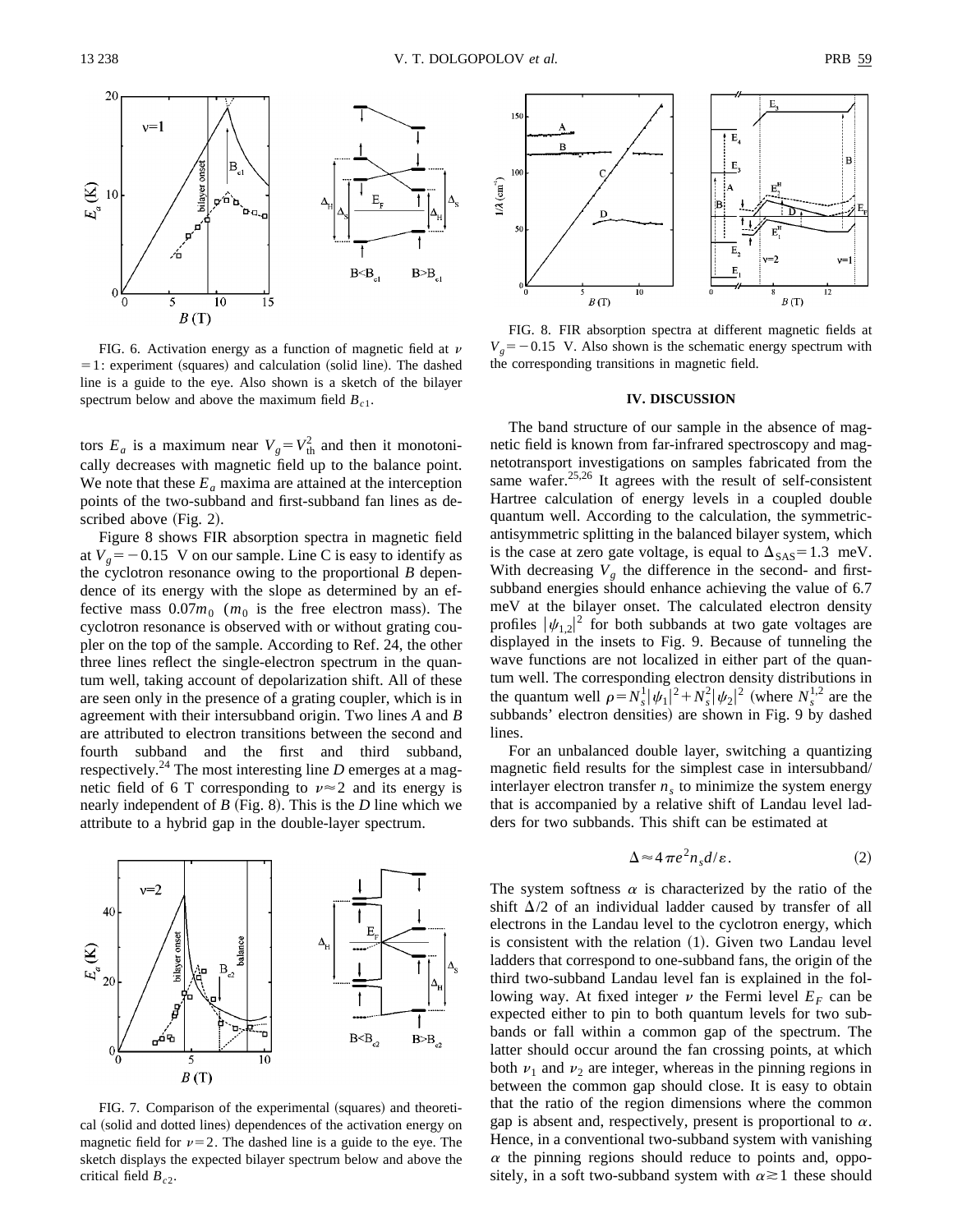

FIG. 9. Calculated electron density distributions in the quantum well for two gate voltages at zero magnetic field (dashed lines) and at filling factor  $\nu=1$  (solid lines). The *z* coordinate is counted from the crystal surface. The electron density profiles for both subbands at  $B=0$  are shown in the insets.

extend up to fan crossing points. The latter statement is in agreement with the data at  $\nu > 2$  for our double layer in which  $\alpha$  reaches 2.5, see Figs. 2 and 9. However, this crude approach which deals with zero-magnetic-field subbands in an unbalanced double layer is not good at filling factor  $\nu$  $= 1,2$ , at least (Fig. 2).

To obtain more rigorous solution of the problem in magnetic field we start from the zero *B* solution and determine the first order corrections  $\Delta_{ij}$  to the subband energies  $E_1$  and  $E_2$ , caused by intersubband charge transfer in a magnetic field

$$
\Delta_{ij} = \frac{4\pi e^2}{\varepsilon} \int_{-\infty}^{\infty} \Theta_{ik}^*(x, y) \Theta_{jl}(x, y) dx dy \psi_i^*(z) \psi_j(z) dz
$$
  
 
$$
\times \int_{-\infty}^{z} dz' \int_{-\infty}^{z'} \Delta \rho(z'') dz'', \quad i, j = 1, 2. \tag{3}
$$

Here  $\Theta_{ik}$  is the wave function of the level with Landau quantum number *k* in the *i*th subband, which is closest to the Fermi level, and  $\Delta \rho$  is the variation of the electron density distribution when switching the magnetic field. In our simple model we will disregard exchange and correlation effects.

In the region of common gaps for two subbands (unshaded area in Fig. 3) the quantum level numbers  $k, l$  for  $i$  $\neq j$  are different and so because of the orthogonality of  $\Theta_{ik}$ and  $\Theta_{jl}$  the off-diagonal  $\Delta_{ij}$  are equal to zero, leaving the wave functions  $\psi_{1,2}$  unchanged. This region is confined by the second subband fan lines and the expected vertical fan lines for the first subband as shown in the figure. The value  $\Delta \rho$  here is given by

$$
\Delta \rho = (|\psi_2|^2 - |\psi_1|^2) n_s, \tag{4}
$$

where  $n<sub>s</sub>$  is electron transfer from the second to the first subband. One can see from Eqs.  $(3)$  and  $(4)$  that in the general case the sum  $\Delta_{11} + \Delta_{22} \neq 0$ . At integer v the intersubband/interlayer electron transfer gives rise to one of the following: either both of the quantum levels in question reach the Fermi level so that the common gap collapses or the top quantum level becomes empty, keeping a gap. That is,  $n<sub>s</sub>$  is determined from the condition of the common gap collapse if the top quantum level remains filled after electron transfer and is equal to the electron density in the top quantum level otherwise. Obviously, the latter occurs near the fan crossing points. In the simplest case of equal gaps for two subbands the common gap reduces by  $|\Delta_{22} - \Delta_{11}|$ .

The result of the common gap calculation at  $\nu=4$  using the above procedure is shown in Fig. 5. To allow for the discrepancy between the calculated and measured values of sample capacitance, the *B* values for the theoretical dependence  $E_a(B)$  are multiplied by a factor of 1.1 to fit the known electron density. For the sake of simplicity the spin splitting is ignored and so there are only two maxima on the expected dependence of the activation energy on magnetic field. Although the qualitative agreement with the experiment is good, the expected values of  $E_a$  are very different from the experimental data. This is likely to be due to a disorder in the double layer that leads to the finite width of quantum levels which is neglected in the calculations.

We note that, if the Fermi level lies in a common gap, the intersubband/interlayer charge transfer is given by deviations of the experimental data for the second-subband fan from the straight lines (see, e.g., the region marked by a rectangle in Fig. 3). That these deviations are small excludes the possibility of all electrons collecting in one part of the quantum well (so-called broken-symmetry states<sup>20</sup>).

The above calculations are straightforward and analogous to numerical calculations made in previous publications, e.g., in Ref. 17. Below we will show that, if the orthogonality of  $\Theta_{ik}$  and  $\Theta_{il}$  does not hold,  $\psi_{1,2}$  at imbalance are not eigenfunctions of the problem with the perturbation  $(3)$  any longer. Mixing the states  $\psi_{1,2}$  is equivalent with *intersubband but not interlayer* electron transfer at a magnetic field and naturally leads to the appearance of new reconstructed subbands that are similar to the zero *B* subbands at balance. As a result, there emerges a hybrid gap that does not collapse at integer  $\nu$  in the shaded region of Fig. 3. We call this gap hybrid to emphasize its relation to the magnetic-fielddependent wave function reconstruction in the *z* direction.

Over shaded areas in Fig. 3, the Landau level numbers *k* and *l* for  $i \neq j$  in Eq. (3) are coincident so that the offdiagonal perturbation terms  $\Delta_{ij} \neq 0$  and the solution should be searched in the form of linear combination of  $\psi_{1,2}$ . To simplify the problem, we will not mix states with antiparallel spins, ignoring spin flip processes in tunneling. This is reasonable once the exchange and correlation effects are ne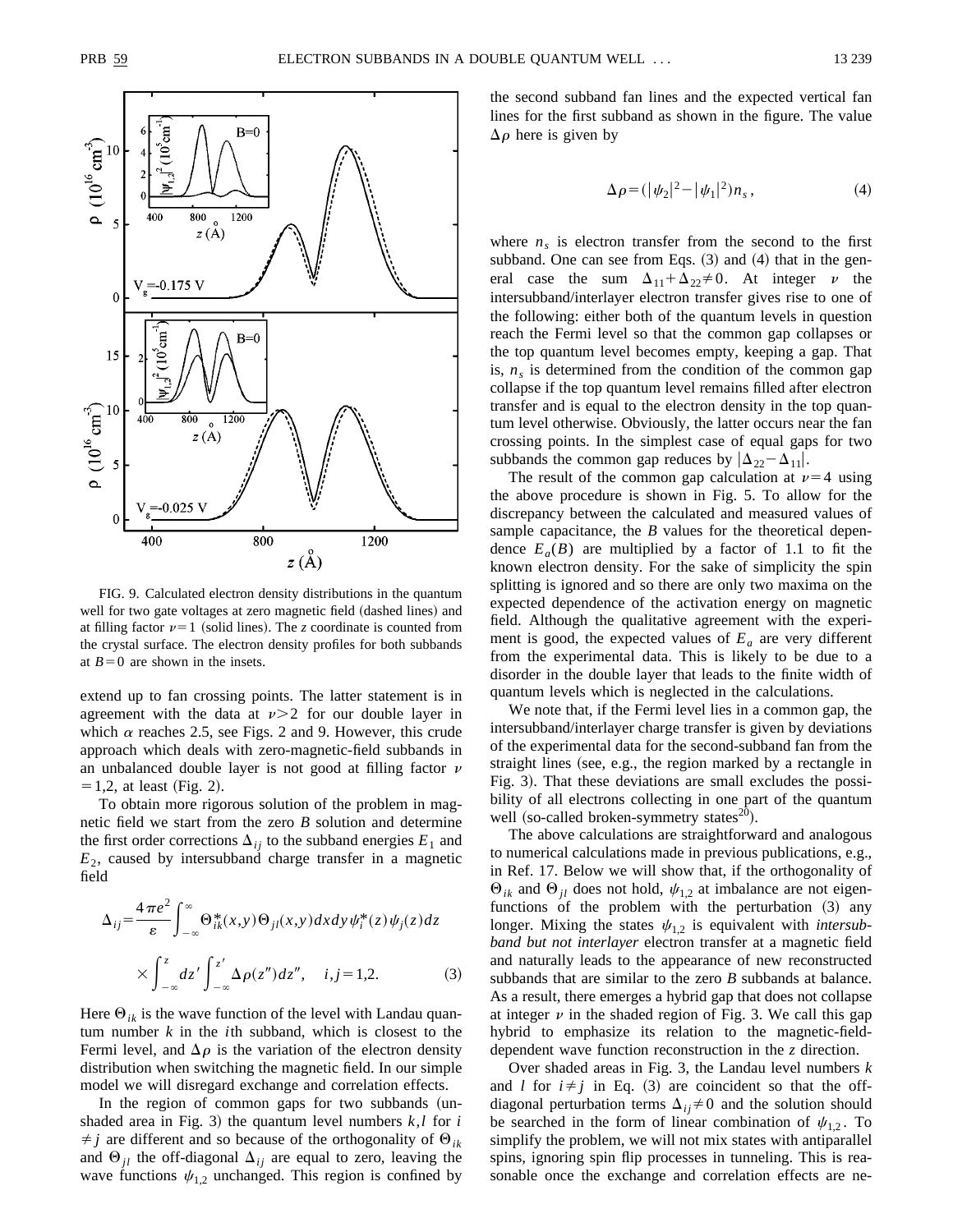glected. Then, in the Hartree approximation one has to solve the determinant equation (for certainty we consider the case of  $k=l=0$ )

$$
\det \begin{pmatrix} \Delta_{11} + E_1 - E_{1,2}^H & \Delta_{12} \\ \Delta_{21} & \Delta_{22} + E_2 - E_{1,2}^H \end{pmatrix} = 0
$$
 (5)

to find the reconstructed subband energies  $E_{1,2}^H$ . These states are described by the mixed wave functions

$$
\psi_{1,2}^H = \left[\Delta_{12}^2 + (\Delta_{11} + E_1 - E_{1,2}^H)^2\right]^{-1/2}
$$
  
 
$$
\times \left[\Delta_{12}\psi_1 - (\Delta_{11} + E_1 - E_{1,2}^H)\psi_2\right]
$$
 (6)

and thus instead of Eq. (4) we get for  $\Delta \rho$  the following expression at  $\nu=1$ :

$$
\Delta \rho = (N_s^1 + N_s^2) |\psi_1^H|^2 - N_s^1 |\psi_1|^2 - N_s^2 |\psi_2|^2, \tag{7}
$$

where  $\psi_1^H$  corresponds to the lower-energy state  $E_1^H$ . Equations  $(3)$  and  $(5)$ – $(7)$  compose a perturbation theory loop for self-consistent solution of the problem. We solve it for the case of spinless electrons at  $\nu=1$ , although the procedure holds for any  $\nu$  in the shaded region of Fig. 3. As compared to a common gap for two subbands, the hybrid gap  $\Delta_H$  $=E_2^H - E_1^H < E_2 - E_1$  never goes to zero since it determines energy spacing between the subbands that is expected at minimum to be equal to  $\Delta_{SAS}$ . So, the magnetic-fieldinduced wave function reconstruction in the *z* direction generalizes the case of symmetric electron density distributions corresponding to formation of  $\Delta_{SAS}$ .

It is interesting to compare how the zero-magnetic-field electron density distribution in the quantum well changes for common and hybrid gaps. From Eq.  $(4)$  it follows that in the case of a common gap some charge is transferred between the front and back parts of the well, i.e.,  $\Delta \rho(z)$  is close to an antisymmetric function and so the corrections to the subband energies  $E_1$ , $E_2$  are of opposite sign. In contrast, for a hybrid gap electrons are displaced nearly symmetrically toward the well center  $(Fig. 9)$ , resulting in the energy shifts of the same sign  $E_1^H > E_1$  and  $E_2^H > E_2$ .

Now in our model we introduce the spin splitting. Since the expected hybrid splitting  $\Delta_H$  is comparable to the manybody enhanced spin splitting  $\Delta_S$ , the energy spectrum should be determined by their competition. For the simplest case of  $\nu=1$  the many-body enhanced spin gap as estimated for the effective  $g$  factor of 5.2 (Ref. 23) is dominant over the range of magnetic fields used except near the bilayer onset where the hybrid splitting approaches half of the cyclotron energy. That stands to reason; it is the smaller splitting that is the place at filling factor  $\nu=1$ . Therefore, the theoretical dependence is a maximum at a magnetic field  $B<sub>c1</sub>$  above the second-subband threshold. This is in reasonable agreement with the experiment (see Figs.  $6, 2$ ) as the actual value of effective *g* factor may be smaller because of disorder.

For filling factor  $\nu=2$  the situation is far more sophisticated because, first, the actual gap is given by the splittings' difference and, secondly, the *g* factor can be enhanced or not, dependent on filling of the spin sublevels. At least, near the bilayer onset the hybrid gap exceeds the estimated manybody enhanced spin gap. As long as in this case the spin sublevels with antiparallel spins are filled, the spin splitting should correspond to the *g* factor in bulk GaAs,  $|g|=0.44$ . This is true until the hybrid and many-body enhanced spin splittings become equal at a higher magnetic field  $B_{c2}$  (Fig. 7). If  $B > B_{c2}$ , it is energetically more favorable for the system to have the spin splitting enhanced so that the spin sublevels with parallel spins are filled. Hence, the expected gap at  $\nu=2$  should collapse around  $B=B_{c2}$  and then increase with magnetic field as shown in the figure. Yet, this scenario is not realized in our double layer. This implies that the actual many-body enhanced *g* factor is smaller than the one used in the calculation, i.e., the hybrid gap is dominant over the entire range of fields up to the balance point. Therefore, in the other scenario the gap at  $\nu=2$  should merely be equal to the difference between the hybrid and Zeeman splittings, which is in qualitative agreement with the data  $(Fig. 7)$ . Thus, in our experiment both gaps at  $\nu=1,2$  are of hybrid origin as caused by the interplay of the hybrid and spin splittings. Apparently, for odd  $\nu > 1$  near the balance one can expect gaps of spin origin that are the smallest at lower magnetic fields. We note that the above scenarios completely account for results of activation energy measurements in a double-layer system at filling factor  $\nu=2$  of Ref. 18: at low electron densities in a double layer the behavior of  $E_a$  at  $\nu$  $=$  2 found in Ref. 18 is similar to ours, whereas at higher electron densities, i.e., higher magnetic fields and larger spin gaps,  $E_a$  has been observed to collapse near the balance point, as expected from the first scenario.

With respect to the FIR data, we emphasize that, since the wavelength of FIR excitation is large compared to the distance between electrons, the FIR absorption spectra should be of collective origin. Indeed, the cyclotron resonance line *C*, for instance, reflects the coherent behavior of twodimensional electrons during transition, which is consistent with Kohn's theorem. On the other hand, it was shown theoretically that the measured splitting in the collective intersubband spectra does reveal the single-particle splitting $27.28$  and so for this case the single-electron picture can be used.

In the absence of magnetic field, at balance, four intersubband transitions  $E_1 \rightarrow E_3$ ,  $E_1 \rightarrow E_4$ ,  $E_2 \rightarrow E_3$ ,  $E_2$  $\rightarrow E_4$  were detected in FIR studies on a sample with the same structure, $24$  while at imbalance we observe only two transitions  $A$  and  $B$  (Fig. 8). Since at balance all wave functions are symmetric in the *z* direction, the suppression of the other two transitions is likely to be caused by the different symmetry of the subband wave functions with odd and even numbers at imbalance. In a magnetic field the wave function symmetry changes because of mixing of the subbands  $E_1$ and  $E_2$  to form the reconstructed subbands  $E_1^H$  and  $E_2^H$ , which is accompanied by the second-subband depopulation  $(Fig. 8)$ . As a result, one can expect that with increasing *B*, near the reconstruction region boundary, the *A* line intensity should drop and a new line *D* should emerge. From comparison of Figs. 3, 8 it follows that switching these lines indeed happens near the shaded area boundary at  $B=4.4$  T. This as well as the weak magnetic field dependence of the energy of line *D* confirm its hybrid origin. As mentioned above, the depolarization shift describing collective effects in the single-electron spectrum in the quantum well should be taken into account to extract the subband energies from the data obtained with zero wave-vector excitation.<sup>24</sup> That the depolarization shift is difficult to compute encumbers the